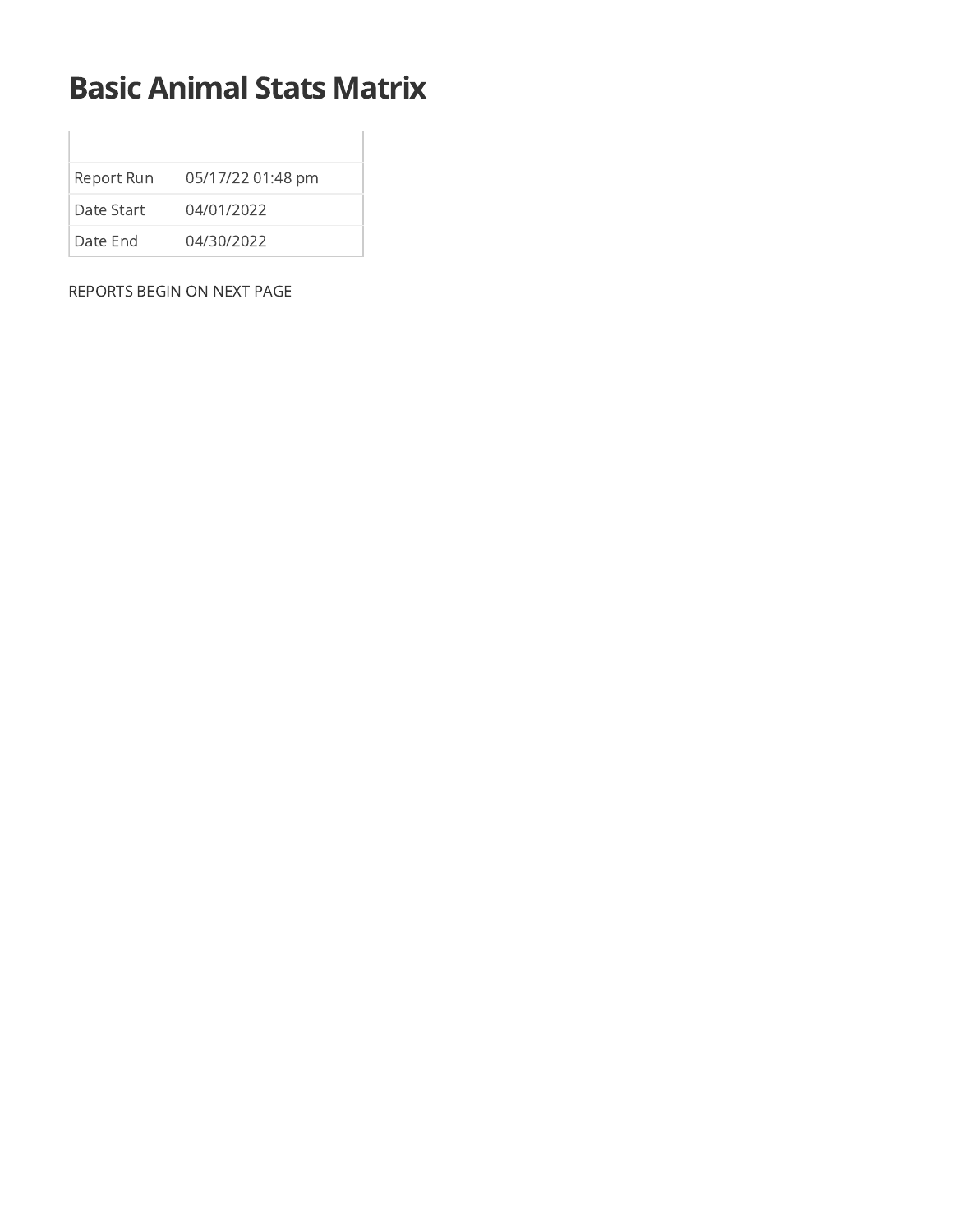| <b>Canines</b>                                |                |                   |                       |                |
|-----------------------------------------------|----------------|-------------------|-----------------------|----------------|
|                                               |                | <b>In Shelter</b> | <b>In Foster Care</b> | <b>Total</b>   |
| <b>Beginning Animal Count on (04/01/2022)</b> |                | 22                | $\mathbf 0$           | 22             |
| <b>Live Intake</b>                            | <b>Adult</b>   | Up to 5 months    | <b>Age Unknown</b>    | <b>Total</b>   |
| Stray/At Large                                | 7              | $\overline{2}$    | $\overline{0}$        | 9              |
| Relinquished by Owner                         | 31             | $\overline{2}$    | $\overline{0}$        | 33             |
| Transferred in from agency (in state)         | 0              | 0                 | $\mathbf{0}$          | $\Omega$       |
| Transferred in from agency (out of state)     | $\mathbf{0}$   | $\overline{0}$    | $\overline{0}$        | $\Omega$       |
| Transferred in from agency (international)    | 0              | $\overline{0}$    | $\overline{0}$        | $\Omega$       |
| Owner Intended Euthanasia                     | $\mathbf 0$    | $\overline{0}$    | $\overline{0}$        | $\Omega$       |
| Impound/Seizure                               | $\mathbf{0}$   | $\mathbf{0}$      | 0                     | $\Omega$       |
| Other Intakes                                 | 11             | $\overline{2}$    | $\overline{0}$        | 13             |
| <b>TOTAL LIVE INTAKE</b>                      | 49             | 6                 | $\bf{0}$              | 55             |
| <b>Live Outcomes</b>                          | <b>Adult</b>   | Up to 5 months    | <b>Age Unknown</b>    | <b>Total</b>   |
| Adoption                                      | 33             | 5                 | $\overline{0}$        | 38             |
| Returned to owner                             | 5              | 1                 | $\overline{0}$        | 6              |
| Transferred out to agency (in state)          | $\mathbf 0$    | $\overline{0}$    | $\mathbf 0$           | $\Omega$       |
| Transferred out to agency (out of state)      | $\mathbf 0$    | $\mathbf 0$       | $\overline{0}$        | $\mathbf 0$    |
| Transferred out to agency (international)     | $\mathbf 0$    | $\overline{0}$    | $\mathbf 0$           | $\mathbf 0$    |
| Returned to field                             | $\mathbf 0$    | $\overline{0}$    | $\overline{0}$        | $\mathbf 0$    |
| Other live outcome                            | 2              | 0                 | 0                     | $\overline{2}$ |
| <b>SUBTOTAL: LIVE OUTCOMES</b>                | 40             | 6                 | $\bf{0}$              | 46             |
| <b>Other Outcomes</b>                         | <b>Adult</b>   | Up to 5 months    | <b>Age Unknown</b>    | <b>Total</b>   |
| Died in care                                  | $\mathbf{0}$   | $\overline{0}$    | $\mathbf 0$           | $\mathbf 0$    |
| Lost in care                                  | $\overline{0}$ | $\overline{0}$    | $\mathbf 0$           | $\overline{0}$ |
| Shelter euthanasia                            | 0              | 0                 | $\mathbf{0}$          | $\Omega$       |
| Owner Intended Euthanasia                     | $\mathbf 0$    | $\overline{0}$    | $\mathbf 0$           | $\mathbf 0$    |
| <b>SUBTOTAL: OTHER OUTCOMES</b>               | $\mathbf 0$    | $\bf{0}$          | $\bf{0}$              | $\bf{0}$       |
| <b>TOTAL OUTCOMES</b>                         | 40             | 6                 | $\bf{0}$              | 46             |
|                                               |                | <b>In Shelter</b> | <b>In Foster Care</b> | <b>Total</b>   |
| <b>Ending Animal Count on (04/30/2022)</b>    |                | 20                | $\bf{0}$              | 20             |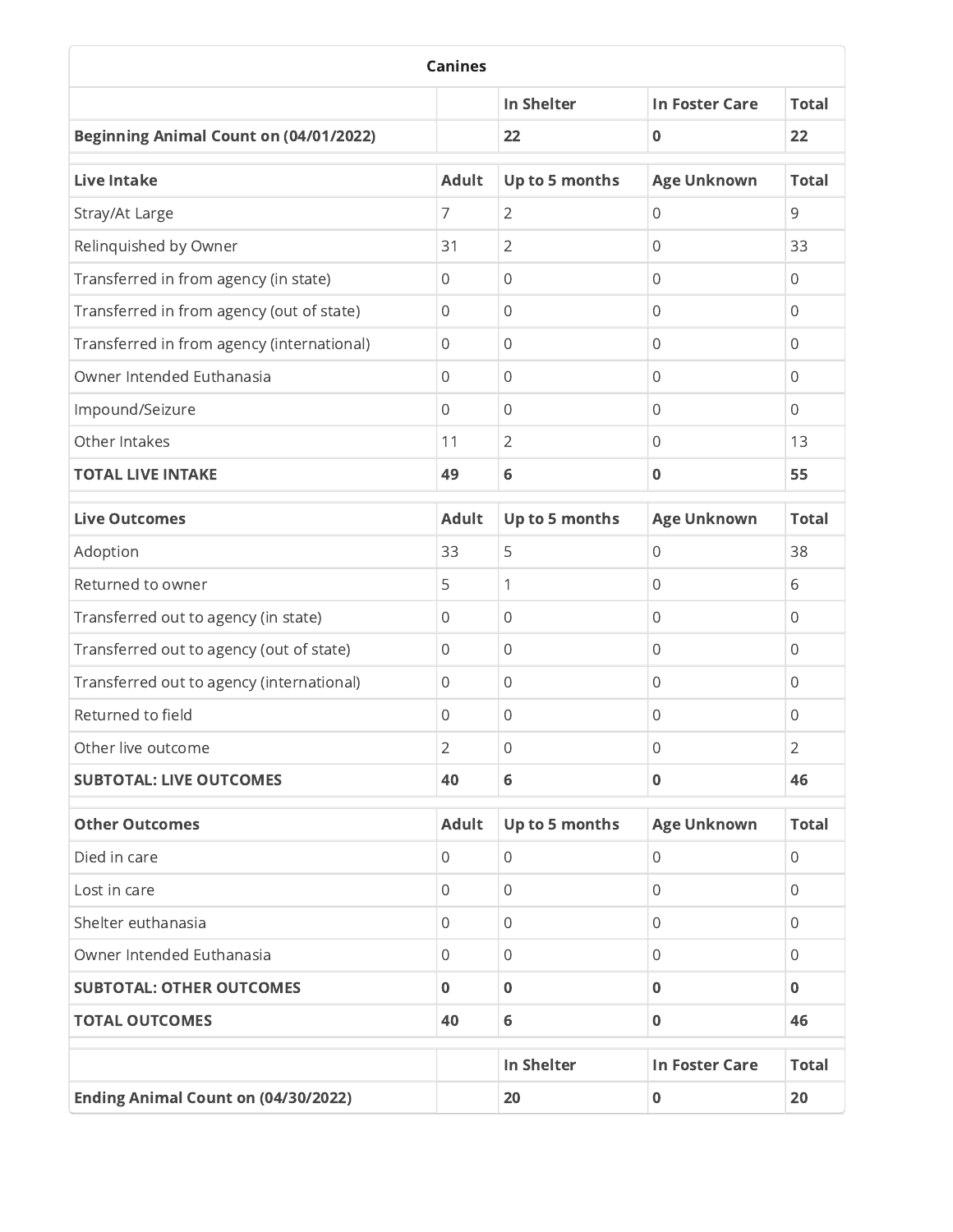| <b>Felines</b>                                |                  |                   |                       |                |
|-----------------------------------------------|------------------|-------------------|-----------------------|----------------|
|                                               |                  | <b>In Shelter</b> | <b>In Foster Care</b> | <b>Total</b>   |
| <b>Beginning Animal Count on (04/01/2022)</b> |                  | 62                | 3                     | 65             |
| <b>Live Intake</b>                            | <b>Adult</b>     | Up to 5 months    | <b>Age Unknown</b>    | <b>Total</b>   |
| Stray/At Large                                | 14               | 9                 | 0                     | 23             |
| Relinquished by Owner                         | 20               | $\mathbf 0$       | 0                     | 20             |
| Transferred in from agency (in state)         | 0                | 0                 | 0                     | 0              |
| Transferred in from agency (out of state)     | 0                | $\mathbf 0$       | 0                     | 0              |
| Transferred in from agency (international)    | $\,0\,$          | $\mathbf 0$       | 0                     | $\Omega$       |
| Owner Intended Euthanasia                     | $\mathbf{0}$     | $\mathbf 0$       | 0                     | $\Omega$       |
| Impound/Seizure                               | $\mathbf{0}$     | 0                 | 0                     | 0              |
| Other Intakes                                 | $\overline{4}$   | $\mathbf 0$       | 0                     | $\overline{4}$ |
| <b>TOTAL LIVE INTAKE</b>                      | 38               | $\overline{9}$    | 0                     | 47             |
| <b>Live Outcomes</b>                          | <b>Adult</b>     | Up to 5 months    | <b>Age Unknown</b>    | <b>Total</b>   |
| Adoption                                      | 34               | 3                 | 0                     | 37             |
| Returned to owner                             | $\overline{2}$   | $\mathbf 0$       | 0                     | $\overline{2}$ |
| Transferred out to agency (in state)          | 6                | $\mathbf 0$       | 0                     | 6              |
| Transferred out to agency (out of state)      | $\boldsymbol{0}$ | $\mathbf 0$       | 0                     | 0              |
| Transferred out to agency (international)     | $\mathbf 0$      | $\mathbf 0$       | 0                     | 0              |
| Returned to field                             | $\mathbf 0$      | $\mathbf 0$       | 0                     | 0              |
| Other live outcome                            | $\mathbf{0}$     | 0                 | 0                     | $\mathbf{0}$   |
| <b>SUBTOTAL: LIVE OUTCOMES</b>                | 42               | 3                 | $\pmb{0}$             | 45             |
| <b>Other Outcomes</b>                         | <b>Adult</b>     | Up to 5 months    | <b>Age Unknown</b>    | <b>Total</b>   |
| Died in care                                  | $\overline{0}$   | 0                 | 0                     | 0              |
| Lost in care                                  | 0                | $\mathbf 0$       | 0                     | 0              |
| Shelter euthanasia                            | 0                | 0                 | 0                     | $\mathbf{0}$   |
| Owner Intended Euthanasia                     | 0                | $\mathbf 0$       | 0                     | $\mathbf{0}$   |
| <b>SUBTOTAL: OTHER OUTCOMES</b>               | $\bf{0}$         | $\mathbf 0$       | 0                     | $\mathbf{0}$   |
| <b>TOTAL OUTCOMES</b>                         | 42               | 3                 | $\bf{0}$              | 45             |
|                                               |                  | In Shelter        | <b>In Foster Care</b> | <b>Total</b>   |
| <b>Ending Animal Count on (04/30/2022)</b>    |                  | 53                | 10                    | 63             |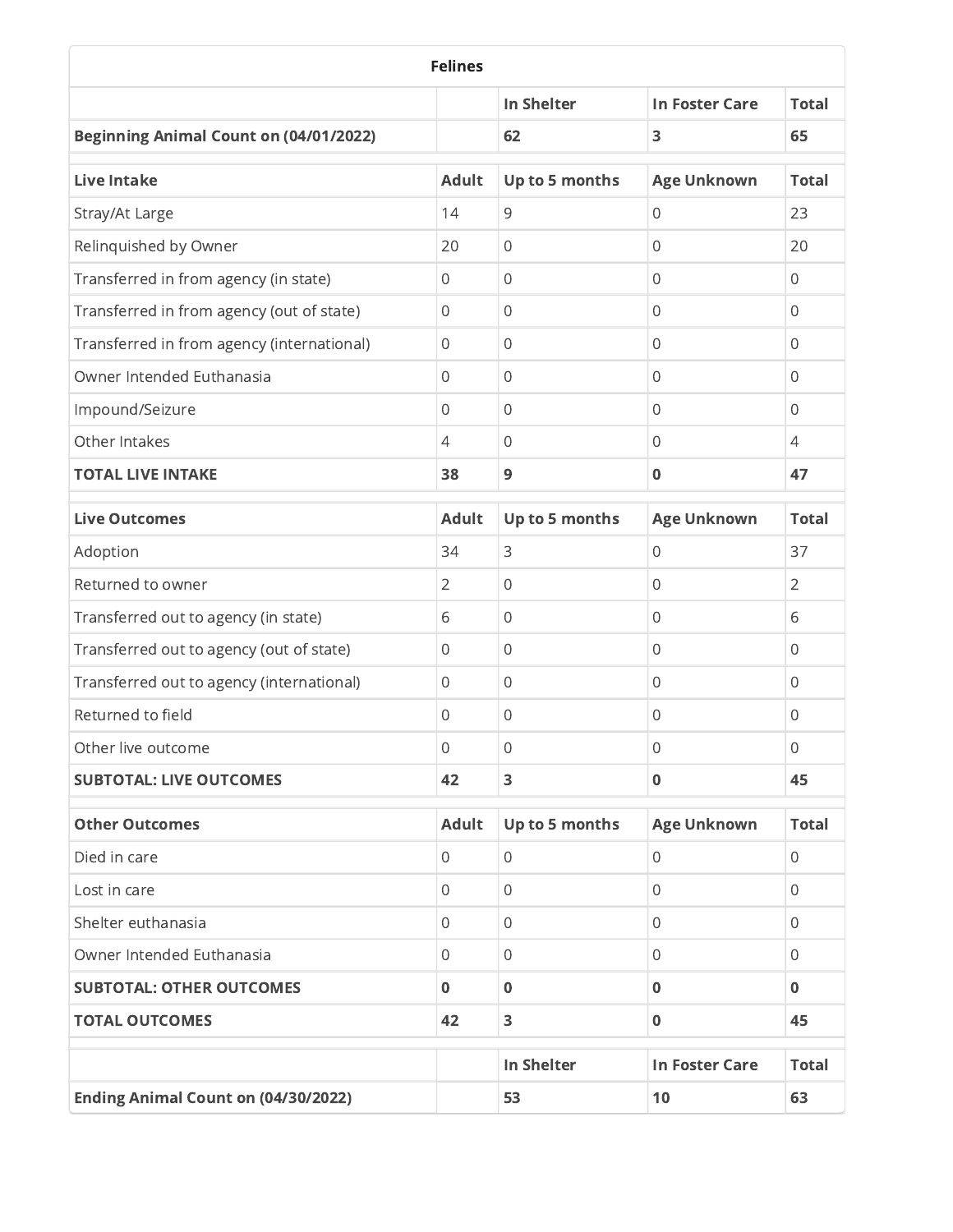| <b>Rabbits</b>                                |                |                   |                       |                |
|-----------------------------------------------|----------------|-------------------|-----------------------|----------------|
|                                               |                | <b>In Shelter</b> | <b>In Foster Care</b> | <b>Total</b>   |
| <b>Beginning Animal Count on (04/01/2022)</b> |                | $\mathbf 0$       | 0                     | $\mathbf 0$    |
| <b>Live Intake</b>                            | <b>Adult</b>   | Up to 5 months    | <b>Age Unknown</b>    | <b>Total</b>   |
| Stray/At Large                                | $\mathbf{0}$   | $\overline{0}$    | 0                     | 0              |
| Relinquished by Owner                         | $\mathbf{0}$   | $\mathbf 0$       | 0                     | $\Omega$       |
| Transferred in from agency (in state)         | 0              | $\mathbf 0$       | 0                     | 0              |
| Transferred in from agency (out of state)     | $\mathbf{0}$   | $\mathbf 0$       | 0                     | 0              |
| Transferred in from agency (international)    | $\mathbf{0}$   | $\mathbf 0$       | 0                     | $\Omega$       |
| Owner Intended Euthanasia                     | $\mathbf{0}$   | $\mathbf 0$       | 0                     | 0              |
| Impound/Seizure                               | $\mathbf{0}$   | $\mathbf 0$       | 0                     | 0              |
| Other Intakes                                 | $\mathbf{0}$   | $\mathbf 0$       | 0                     | 0              |
| <b>TOTAL LIVE INTAKE</b>                      | $\bf{0}$       | $\bf{0}$          | 0                     | $\bf{0}$       |
| <b>Live Outcomes</b>                          | <b>Adult</b>   | Up to 5 months    | <b>Age Unknown</b>    | <b>Total</b>   |
| Adoption                                      | $\mathbf{0}$   | $\mathbf 0$       | 0                     | $\mathbf 0$    |
| Returned to owner                             | $\mathbf 0$    | $\overline{0}$    | 0                     | 0              |
| Transferred out to agency (in state)          | $\mathbf{0}$   | $\overline{0}$    | 0                     | $\Omega$       |
| Transferred out to agency (out of state)      | $\mathbf{0}$   | $\mathbf 0$       | 0                     | $\Omega$       |
| Transferred out to agency (international)     | $\mathbf 0$    | $\mathbf 0$       | 0                     | $\Omega$       |
| Returned to field                             | $\mathbf 0$    | $\mathbf 0$       | 0                     | $\overline{0}$ |
| Other live outcome                            | 0              | 0                 | 0                     | 0              |
| <b>SUBTOTAL: LIVE OUTCOMES</b>                | $\mathbf 0$    | $\mathbf 0$       | $\bf{0}$              | $\mathbf 0$    |
| <b>Other Outcomes</b>                         | <b>Adult</b>   | Up to 5 months    | <b>Age Unknown</b>    | <b>Total</b>   |
| Died in care                                  | $\overline{0}$ | 0                 | 0                     | 0              |
| Lost in care                                  | 0              | $\mathbf 0$       | 0                     | 0              |
| Shelter euthanasia                            | $\mathbf{0}$   | 0                 | 0                     | $\mathbf{0}$   |
| Owner Intended Euthanasia                     | 0              | $\,0\,$           | 0                     | $\mathbf{0}$   |
| <b>SUBTOTAL: OTHER OUTCOMES</b>               | $\mathbf 0$    | $\mathbf 0$       | 0                     | $\bf{0}$       |
| <b>TOTAL OUTCOMES</b>                         | $\mathbf 0$    | $\mathbf 0$       | $\bf{0}$              | $\bf{0}$       |
|                                               |                | In Shelter        | <b>In Foster Care</b> | <b>Total</b>   |
| <b>Ending Animal Count on (04/30/2022)</b>    |                | $\mathbf 0$       | $\pmb{0}$             | $\mathbf 0$    |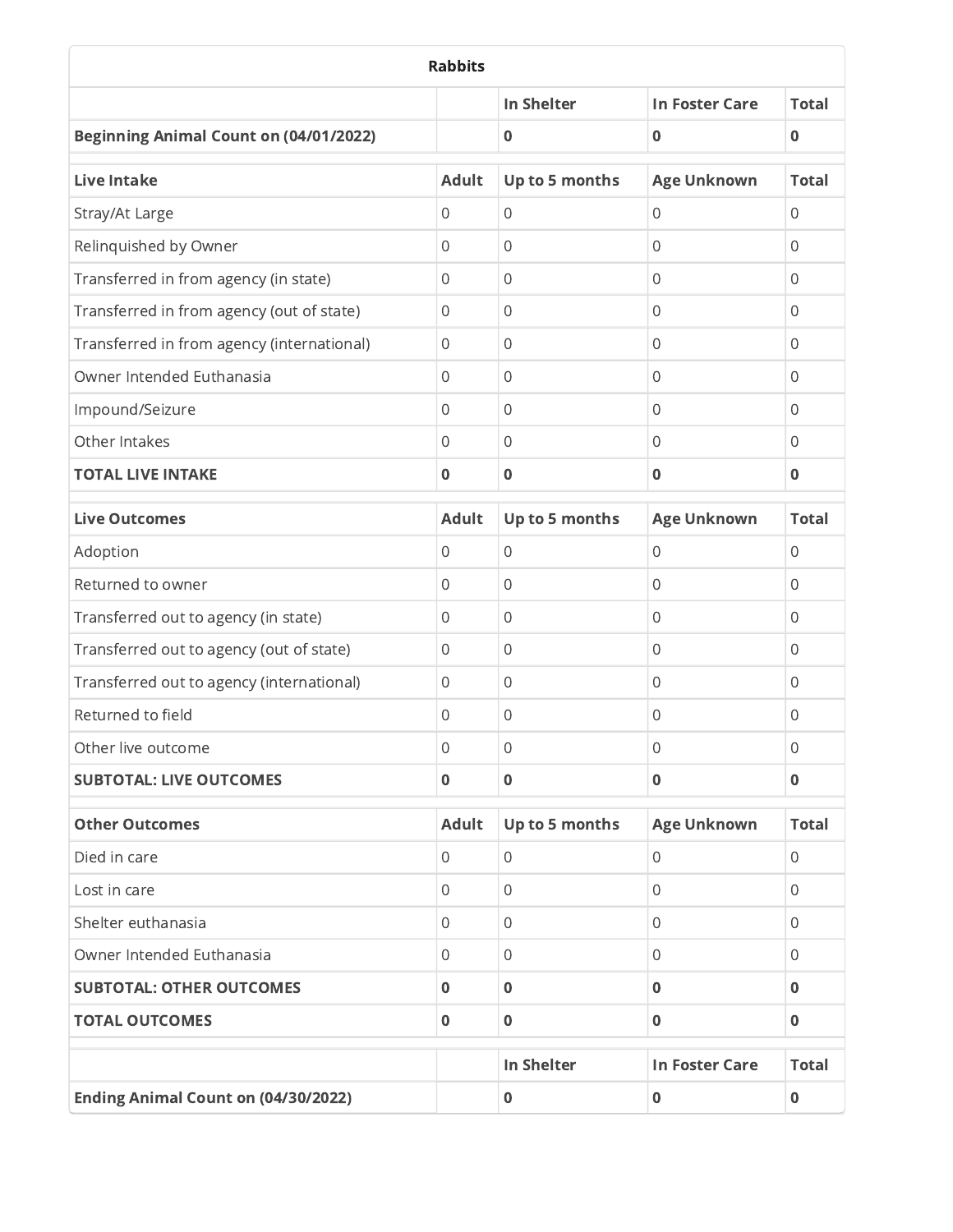| <b>Equines</b>                                |                  |                   |                       |              |
|-----------------------------------------------|------------------|-------------------|-----------------------|--------------|
|                                               |                  | <b>In Shelter</b> | <b>In Foster Care</b> | <b>Total</b> |
| <b>Beginning Animal Count on (04/01/2022)</b> |                  | $\bf{0}$          | 0                     | $\bf{0}$     |
| <b>Live Intake</b>                            | <b>Adult</b>     | Up to 5 months    | <b>Age Unknown</b>    | <b>Total</b> |
| Stray/At Large                                | 0                | $\overline{0}$    | 0                     | 0            |
| Relinquished by Owner                         | $\mathbf{0}$     | $\mathbf 0$       | 0                     | $\Omega$     |
| Transferred in from agency (in state)         | 0                | 0                 | 0                     | 0            |
| Transferred in from agency (out of state)     | 0                | $\mathbf 0$       | 0                     | $\Omega$     |
| Transferred in from agency (international)    | $\,0\,$          | $\mathbf 0$       | 0                     | $\Omega$     |
| Owner Intended Euthanasia                     | $\mathbf{0}$     | $\mathbf 0$       | 0                     | $\Omega$     |
| Impound/Seizure                               | $\mathbf{0}$     | 0                 | 0                     | 0            |
| Other Intakes                                 | 0                | $\mathbf 0$       | 0                     | $\Omega$     |
| <b>TOTAL LIVE INTAKE</b>                      | $\mathbf 0$      | $\bf{0}$          | 0                     | $\mathbf 0$  |
| <b>Live Outcomes</b>                          | <b>Adult</b>     | Up to 5 months    | <b>Age Unknown</b>    | <b>Total</b> |
| Adoption                                      | $\,0\,$          | $\mathbf 0$       | 0                     | 0            |
| Returned to owner                             | $\,0\,$          | $\mathbf 0$       | 0                     | 0            |
| Transferred out to agency (in state)          | 0                | $\mathbf 0$       | 0                     | 0            |
| Transferred out to agency (out of state)      | $\boldsymbol{0}$ | $\mathbf 0$       | 0                     | 0            |
| Transferred out to agency (international)     | $\,0\,$          | $\mathbf 0$       | 0                     | 0            |
| Returned to field                             | $\mathbf 0$      | $\mathbf 0$       | 0                     | 0            |
| Other live outcome                            | $\mathbf{0}$     | 0                 | 0                     | 0            |
| <b>SUBTOTAL: LIVE OUTCOMES</b>                | $\pmb{0}$        | $\pmb{0}$         | $\pmb{0}$             | $\bf{0}$     |
| <b>Other Outcomes</b>                         | <b>Adult</b>     | Up to 5 months    | <b>Age Unknown</b>    | <b>Total</b> |
| Died in care                                  | 0                | 0                 | 0                     | 0            |
| Lost in care                                  | 0                | $\mathbf 0$       | 0                     | 0            |
| Shelter euthanasia                            | 0                | 0                 | 0                     | $\mathbf{0}$ |
| Owner Intended Euthanasia                     | 0                | $\,0\,$           | 0                     | $\mathbf{0}$ |
| <b>SUBTOTAL: OTHER OUTCOMES</b>               | $\mathbf 0$      | $\mathbf 0$       | 0                     | $\bf{0}$     |
| <b>TOTAL OUTCOMES</b>                         | $\mathbf 0$      | $\mathbf 0$       | $\bf{0}$              | $\mathbf{0}$ |
|                                               |                  | In Shelter        | <b>In Foster Care</b> | <b>Total</b> |
| <b>Ending Animal Count on (04/30/2022)</b>    |                  | $\pmb{0}$         | 0                     | $\pmb{0}$    |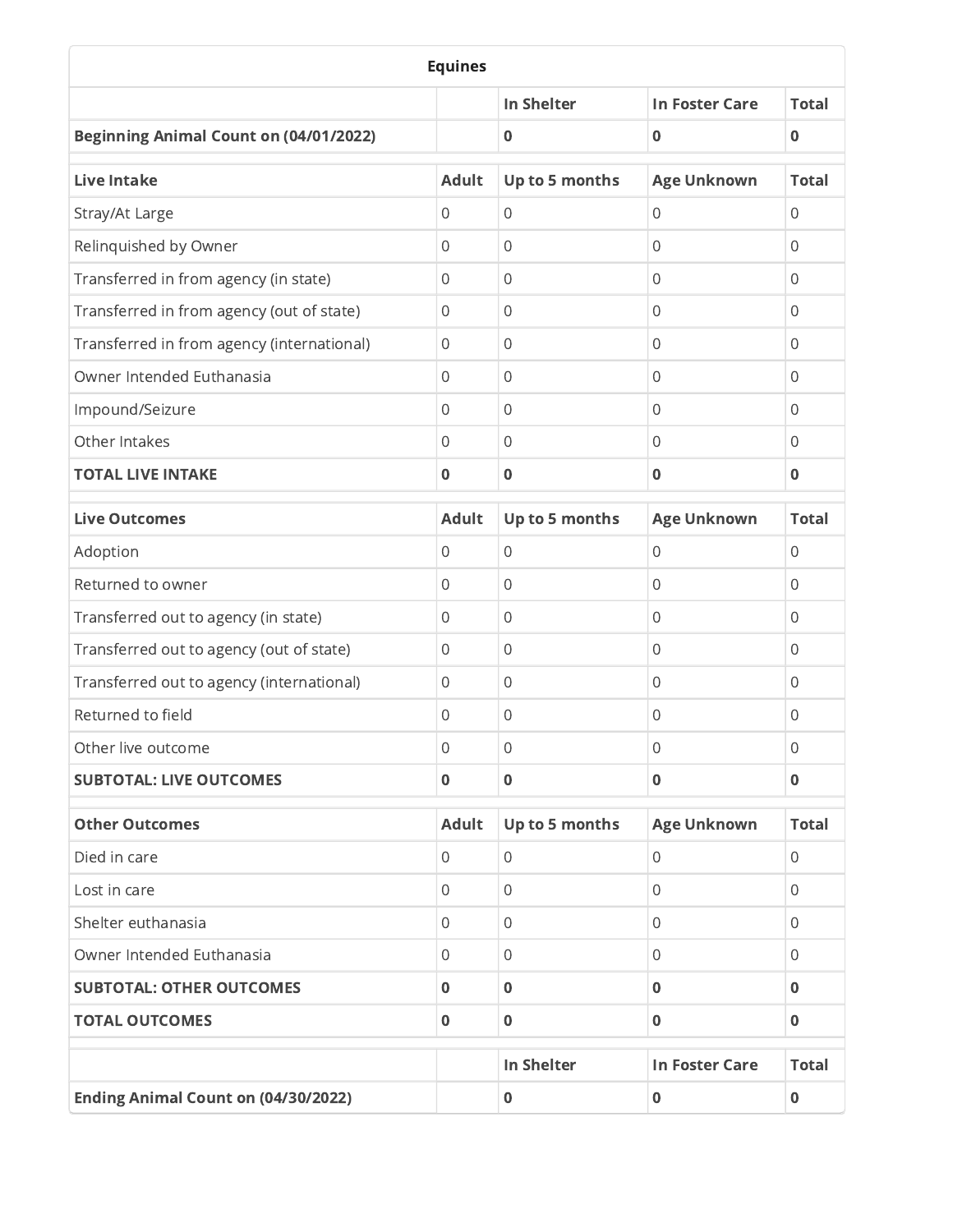| <b>Small Mammals</b>                          |                   |                       |                |  |
|-----------------------------------------------|-------------------|-----------------------|----------------|--|
|                                               | <b>In Shelter</b> | <b>In Foster Care</b> | <b>Total</b>   |  |
| <b>Beginning Animal Count on (04/01/2022)</b> | $\bf{0}$          | 0                     | $\mathbf 0$    |  |
| <b>Live Intake</b>                            |                   |                       | <b>Total</b>   |  |
| Stray/At Large                                |                   |                       | $\overline{0}$ |  |
| Relinquished by Owner                         |                   |                       | $\mathbf 0$    |  |
| Transferred in from agency (in state)         |                   |                       | $\mathbf{0}$   |  |
| Transferred in from agency (out of state)     |                   |                       |                |  |
| Transferred in from agency (international)    |                   |                       | $\mathbf 0$    |  |
| Owner Intended Euthanasia                     |                   |                       | $\mathbf 0$    |  |
| Impound/Seizure                               |                   |                       | $\overline{0}$ |  |
| Other Intakes                                 |                   |                       | $\overline{0}$ |  |
| <b>TOTAL LIVE INTAKE</b>                      |                   |                       | $\bf{0}$       |  |
| <b>Live Outcomes</b>                          |                   |                       | <b>Total</b>   |  |
| Adoption                                      |                   |                       | $\mathbf 0$    |  |
| Returned to owner                             |                   |                       | $\mathbf{0}$   |  |
| Transferred out to agency (in state)          |                   |                       | $\mathbf 0$    |  |
| Transferred out to agency (out of state)      |                   |                       | $\Omega$       |  |
| Transferred out to agency (international)     |                   |                       | $\mathbf{0}$   |  |
| Returned to field                             |                   |                       | 0              |  |
| Other live outcome                            |                   |                       | 0              |  |
| <b>SUBTOTAL: LIVE OUTCOMES</b>                |                   |                       | $\mathbf 0$    |  |
| <b>Other Outcomes</b>                         |                   |                       | <b>Total</b>   |  |
| Died in care                                  |                   |                       | $\mathbf{0}$   |  |
| Lost in care                                  |                   |                       |                |  |
| Shelter euthanasia                            |                   |                       |                |  |
| Owner Intended Euthanasia                     |                   |                       |                |  |
| <b>SUBTOTAL: OTHER OUTCOMES</b>               |                   |                       |                |  |
| <b>TOTAL OUTCOMES</b>                         |                   |                       | $\mathbf 0$    |  |
|                                               | <b>In Shelter</b> | <b>In Foster Care</b> | <b>Total</b>   |  |
| <b>Ending Animal Count on (04/30/2022)</b>    | $\mathbf 0$       | $\bf{0}$              | $\bf{0}$       |  |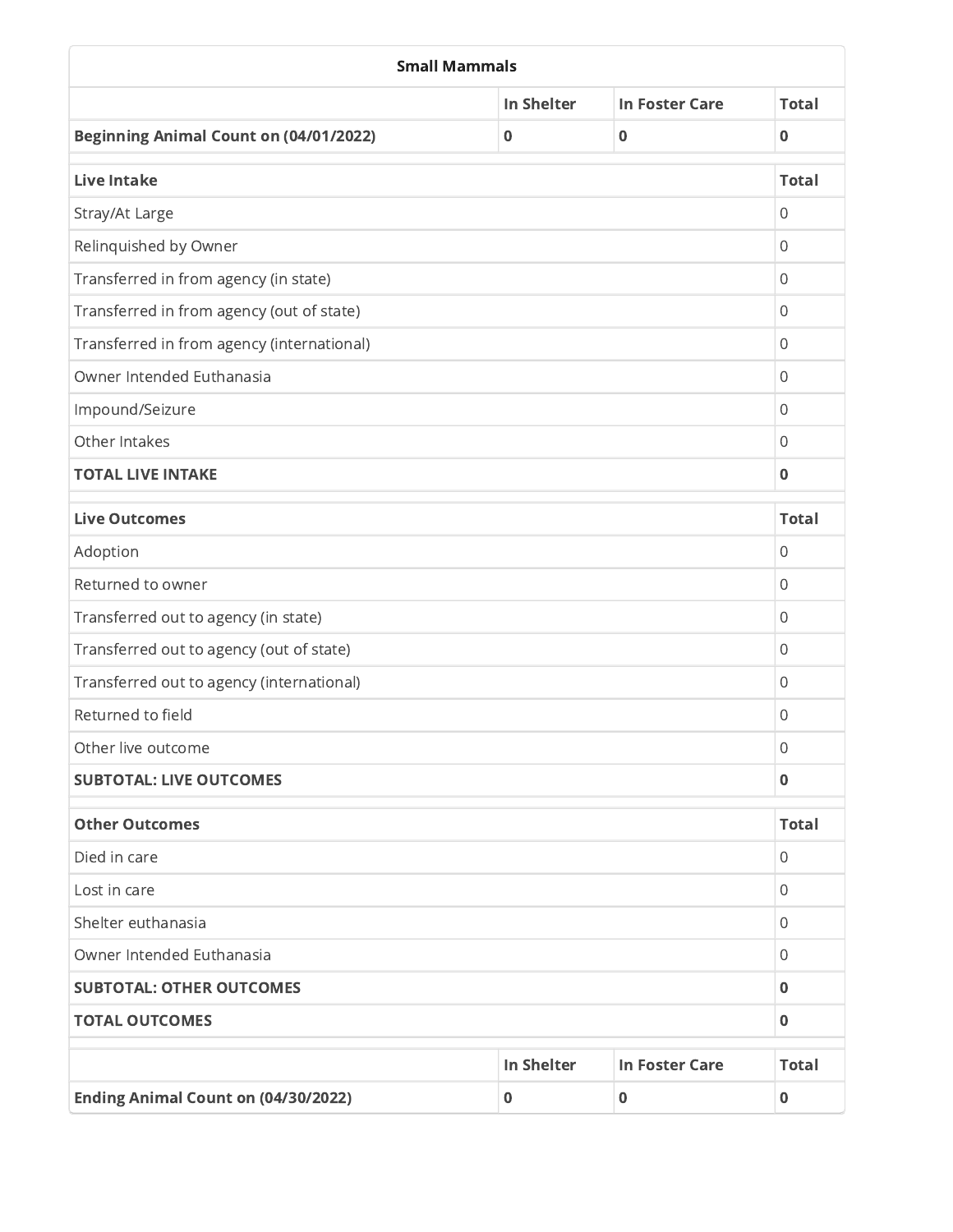| <b>Farm Animals</b>                           |                   |                       |                |  |
|-----------------------------------------------|-------------------|-----------------------|----------------|--|
|                                               | <b>In Shelter</b> | <b>In Foster Care</b> | <b>Total</b>   |  |
| <b>Beginning Animal Count on (04/01/2022)</b> | $\mathbf 0$       | $\bf{0}$              | $\mathbf 0$    |  |
| <b>Live Intake</b>                            |                   |                       | <b>Total</b>   |  |
| Stray/At Large                                |                   |                       | $\mathbf{0}$   |  |
| Relinquished by Owner                         |                   |                       | $\mathbf 0$    |  |
| Transferred in from agency (in state)         |                   |                       | $\mathbf{0}$   |  |
| Transferred in from agency (out of state)     |                   |                       | $\mathbf{0}$   |  |
| Transferred in from agency (international)    |                   |                       | $\mathbf{0}$   |  |
| Owner Intended Euthanasia                     |                   |                       | $\mathbf 0$    |  |
| Impound/Seizure                               |                   |                       | $\mathbf{0}$   |  |
| Other Intakes                                 |                   |                       | $\mathbf{0}$   |  |
| <b>TOTAL LIVE INTAKE</b>                      |                   |                       | $\mathbf 0$    |  |
| <b>Live Outcomes</b>                          |                   |                       | <b>Total</b>   |  |
| Adoption                                      |                   |                       | $\mathbf 0$    |  |
| Returned to owner                             |                   |                       | $\mathbf{0}$   |  |
| Transferred out to agency (in state)          |                   |                       | $\overline{0}$ |  |
| Transferred out to agency (out of state)      |                   |                       | 0              |  |
| Transferred out to agency (international)     |                   |                       | $\mathbf 0$    |  |
| Returned to field                             |                   |                       | 0              |  |
| Other live outcome                            |                   |                       | 0              |  |
| <b>SUBTOTAL: LIVE OUTCOMES</b>                |                   |                       | $\mathbf 0$    |  |
| <b>Other Outcomes</b>                         |                   |                       | <b>Total</b>   |  |
| Died in care                                  |                   |                       | 0              |  |
| Lost in care                                  |                   |                       | $\,0\,$        |  |
| Shelter euthanasia                            |                   |                       | $\mathbf 0$    |  |
| Owner Intended Euthanasia                     |                   |                       | $\mathbf{0}$   |  |
| <b>SUBTOTAL: OTHER OUTCOMES</b>               |                   |                       | $\bf{0}$       |  |
| <b>TOTAL OUTCOMES</b>                         |                   |                       | $\mathbf 0$    |  |
|                                               | In Shelter        | <b>In Foster Care</b> | <b>Total</b>   |  |
| <b>Ending Animal Count on (04/30/2022)</b>    | $\mathbf 0$       | $\mathbf 0$           | $\bf{0}$       |  |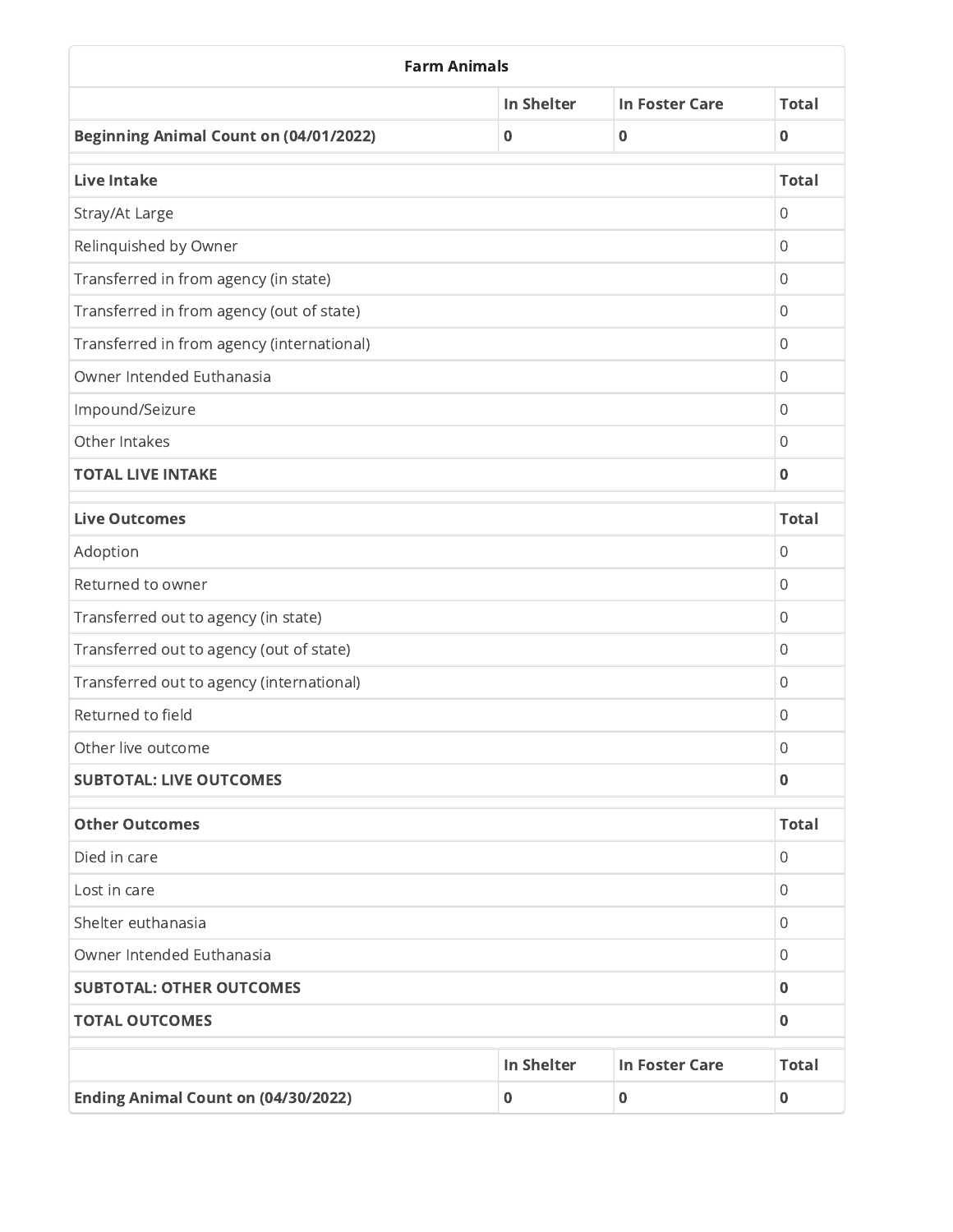| <b>Birds</b>                                  |                   |                       |                |  |
|-----------------------------------------------|-------------------|-----------------------|----------------|--|
|                                               | <b>In Shelter</b> | <b>In Foster Care</b> | <b>Total</b>   |  |
| <b>Beginning Animal Count on (04/01/2022)</b> | $\mathbf 0$       | $\bf{0}$              | $\mathbf 0$    |  |
| <b>Live Intake</b>                            |                   |                       | <b>Total</b>   |  |
| Stray/At Large                                |                   |                       | 0              |  |
| Relinquished by Owner                         |                   |                       | $\overline{0}$ |  |
| Transferred in from agency (in state)         |                   |                       | 0              |  |
| Transferred in from agency (out of state)     |                   |                       | $\overline{0}$ |  |
| Transferred in from agency (international)    |                   |                       | $\mathbf{0}$   |  |
| Owner Intended Euthanasia                     |                   |                       | $\mathbf 0$    |  |
| Impound/Seizure                               |                   |                       | $\mathbf{0}$   |  |
| Other Intakes                                 |                   |                       | $\overline{0}$ |  |
| <b>TOTAL LIVE INTAKE</b>                      |                   |                       | $\bf{0}$       |  |
| <b>Live Outcomes</b>                          |                   |                       | <b>Total</b>   |  |
| Adoption                                      |                   |                       | $\mathbf{0}$   |  |
| Returned to owner                             |                   |                       | $\mathbf 0$    |  |
| Transferred out to agency (in state)          |                   |                       | $\mathbf 0$    |  |
| Transferred out to agency (out of state)      |                   |                       | $\mathbf{0}$   |  |
| Transferred out to agency (international)     |                   |                       | $\mathbf{0}$   |  |
| Returned to field                             |                   |                       | $\overline{0}$ |  |
| Other live outcome                            |                   |                       | $\mathbf 0$    |  |
| <b>SUBTOTAL: LIVE OUTCOMES</b>                |                   |                       | $\mathbf 0$    |  |
| <b>Other Outcomes</b>                         |                   |                       | <b>Total</b>   |  |
| Died in care                                  |                   |                       | 0              |  |
| Lost in care                                  |                   |                       |                |  |
| Shelter euthanasia                            |                   |                       |                |  |
| Owner Intended Euthanasia                     |                   |                       |                |  |
| <b>SUBTOTAL: OTHER OUTCOMES</b>               |                   |                       |                |  |
| <b>TOTAL OUTCOMES</b>                         |                   |                       | $\pmb{0}$      |  |
|                                               | In Shelter        | <b>In Foster Care</b> | <b>Total</b>   |  |
| <b>Ending Animal Count on (04/30/2022)</b>    | 0                 | $\mathbf 0$           | $\pmb{0}$      |  |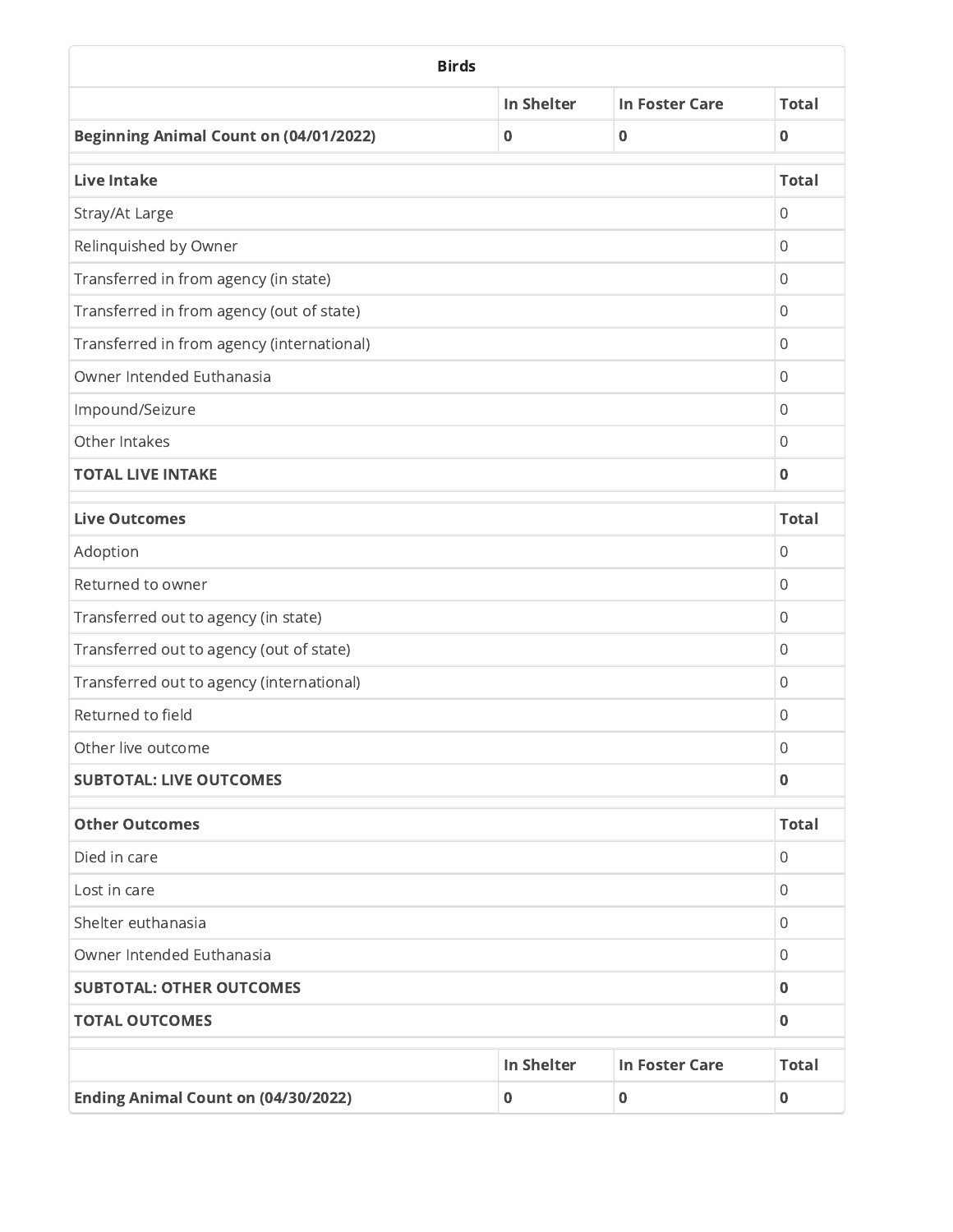| <b>Reptiles + Amphibians</b>                  |                   |                       |                |  |
|-----------------------------------------------|-------------------|-----------------------|----------------|--|
|                                               | <b>In Shelter</b> | <b>In Foster Care</b> | <b>Total</b>   |  |
| <b>Beginning Animal Count on (04/01/2022)</b> | $\mathbf 0$       | 0                     | $\mathbf 0$    |  |
| <b>Live Intake</b>                            |                   |                       | <b>Total</b>   |  |
| Stray/At Large                                |                   |                       | $\overline{0}$ |  |
| Relinquished by Owner                         |                   |                       | $\mathbf 0$    |  |
| Transferred in from agency (in state)         |                   |                       | $\mathbf{0}$   |  |
| Transferred in from agency (out of state)     |                   |                       |                |  |
| Transferred in from agency (international)    |                   |                       | $\overline{0}$ |  |
| Owner Intended Euthanasia                     |                   |                       | $\overline{0}$ |  |
| Impound/Seizure                               |                   |                       | $\mathbf{0}$   |  |
| Other Intakes                                 |                   |                       | $\overline{0}$ |  |
| <b>TOTAL LIVE INTAKE</b>                      |                   |                       | $\mathbf 0$    |  |
| <b>Live Outcomes</b>                          |                   |                       | <b>Total</b>   |  |
| Adoption                                      |                   |                       | $\mathbf 0$    |  |
| Returned to owner                             |                   |                       | $\mathbf{0}$   |  |
| Transferred out to agency (in state)          |                   |                       | $\mathbf 0$    |  |
| Transferred out to agency (out of state)      |                   |                       | 0              |  |
| Transferred out to agency (international)     |                   |                       | $\mathbf{0}$   |  |
| Returned to field                             |                   |                       | 0              |  |
| Other live outcome                            |                   |                       | 0              |  |
| <b>SUBTOTAL: LIVE OUTCOMES</b>                |                   |                       | $\mathbf 0$    |  |
| <b>Other Outcomes</b>                         |                   |                       | <b>Total</b>   |  |
| Died in care                                  |                   |                       | $\mathbf{0}$   |  |
| Lost in care                                  |                   |                       |                |  |
| Shelter euthanasia                            |                   |                       |                |  |
| Owner Intended Euthanasia                     |                   |                       |                |  |
| <b>SUBTOTAL: OTHER OUTCOMES</b>               |                   |                       | $\bf{0}$       |  |
| <b>TOTAL OUTCOMES</b>                         |                   |                       | $\mathbf 0$    |  |
|                                               | <b>In Shelter</b> | <b>In Foster Care</b> | <b>Total</b>   |  |
| <b>Ending Animal Count on (04/30/2022)</b>    | 0                 | $\mathbf 0$           | $\bf{0}$       |  |